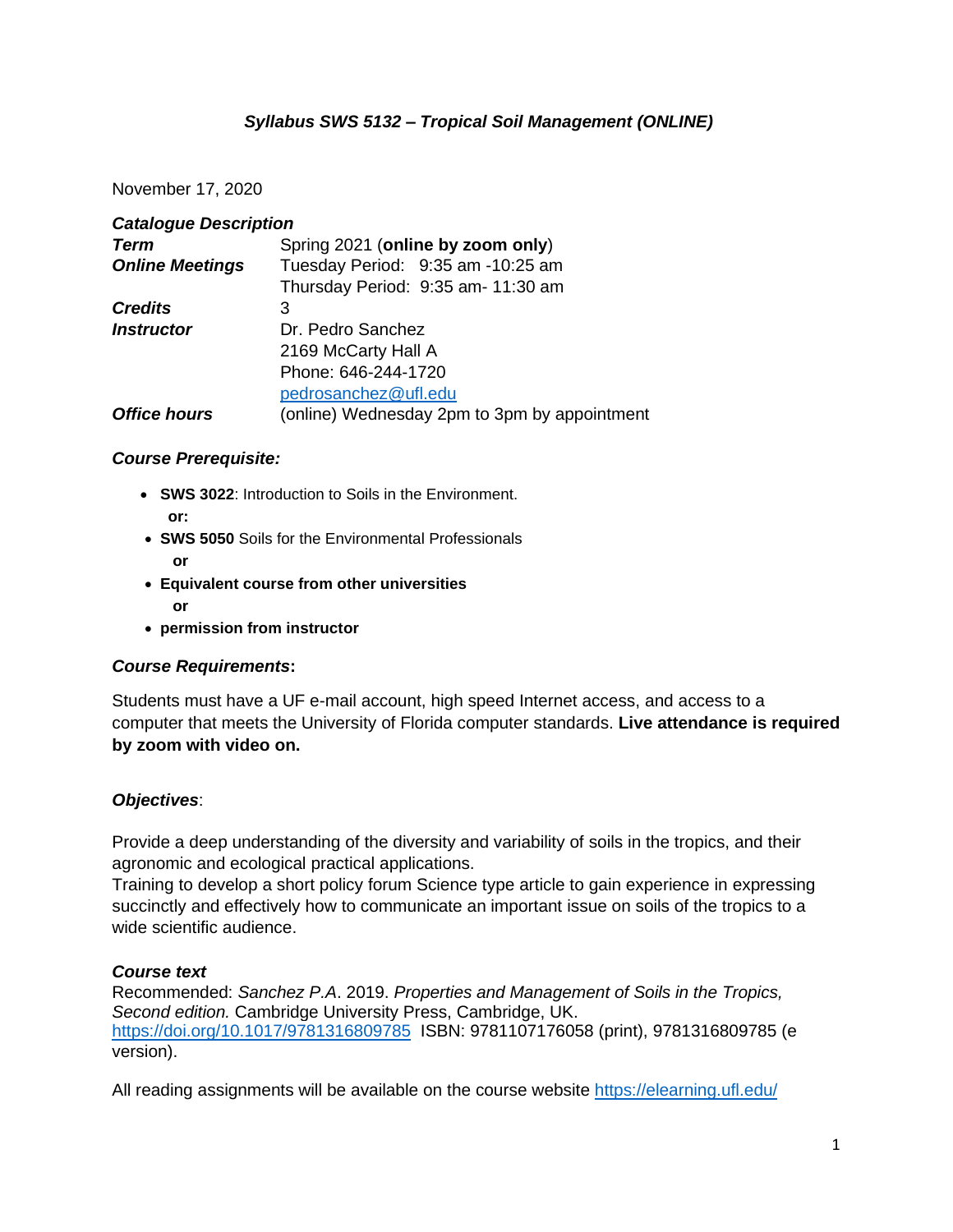# *Course Schedule*

The schedule is **approximate**, pace may vary. Second period on Thursdays is for general discussion, or if no questions, will proceed with next topic.

| <b>Lecture and</b>             | <b>Topic</b>                            | <b>Recommended Readings</b>                           | <b>Assignments</b>             |
|--------------------------------|-----------------------------------------|-------------------------------------------------------|--------------------------------|
| date                           |                                         | Properties and Management of Soils in the             |                                |
|                                |                                         | Tropics 2nd Ed. (chapters in website) plus            |                                |
|                                |                                         | additional readings                                   |                                |
| 1. Jan 12-Tu                   | Course introduction                     | Ch <sub>1</sub>                                       |                                |
|                                | <b>Tropical Environment</b>             |                                                       |                                |
|                                | Climate Change                          |                                                       |                                |
| 2. Jan 14 - Th                 | Human ecology                           | Ch <sub>2</sub><br>The Economist: The African Century |                                |
|                                |                                         | https://www.economist.com/special-                    |                                |
|                                |                                         | report/2020/03/26/africa-is-                          |                                |
|                                |                                         | changing-so-rapidly-it-is-becoming-                   |                                |
|                                |                                         | hard-to-ignore                                        |                                |
| 3. Jan 19- Tu                  | Diversity, Taxonomy,                    | Ch 3, 4, 5                                            |                                |
|                                | <b>FCC</b>                              |                                                       |                                |
| 4. Jan 21 Th                   |                                         |                                                       |                                |
| 5. Jan 26 Tu                   | Soil Physics, Water                     | Ch 6, 7                                               |                                |
| 6. Jan 20 Th                   |                                         |                                                       |                                |
| 7. Feb 2 Tu                    | Soil Mineralogy                         | Ch 8                                                  | Instructions for policy        |
|                                |                                         |                                                       | paper                          |
| 8. Feb 4 Th                    | Soil Biology                            | Ch 10                                                 | Take home exam 1               |
| 9. Feb 9 Tu                    | Soil Acidity                            | Ch <sub>9</sub>                                       | handed out<br>Take home exam 1 |
|                                |                                         |                                                       | due                            |
| 10. Feb 11 Th                  |                                         |                                                       | Consultations with             |
|                                |                                         |                                                       | instructor on                  |
|                                |                                         |                                                       | developing policy              |
|                                |                                         |                                                       | paper from now on              |
| 11. Feb 16 Tu                  | Organic Carbon                          | Ch <sub>11</sub>                                      |                                |
| 12. Feb 18 Th                  |                                         |                                                       |                                |
| 13. Feb 23 Tu<br>14. Feb 25 Th |                                         | Ch 12                                                 |                                |
| 15. March 2 Tu                 | <b>Fertility Principles</b><br>Nitrogen | Ch <sub>13</sub>                                      |                                |
| 15. March 4 Th                 |                                         |                                                       |                                |
| 16. March 9 Tu                 | Phosphorus                              | Ch 14                                                 |                                |
| 17. March 11                   |                                         |                                                       | Take home exam 2               |
| Th                             |                                         |                                                       | handed out                     |
| 18. March 16 T                 | Soils under Slash and                   | Ch 16                                                 | Take home exam 2               |
|                                | <b>Burn</b>                             |                                                       | due                            |
| 19. March                      |                                         |                                                       |                                |
| 18TH                           |                                         |                                                       |                                |
| 20. March 23 T                 | Soils under wetland                     | Ch 17                                                 |                                |
| 21. March 25                   | rice                                    |                                                       |                                |
| TH<br>22 March 30 T            | Soils under livestock                   | Ch 18                                                 |                                |
| 23. April 1 Th                 | systems                                 |                                                       |                                |
| 24. April 6 T                  | Soils under forestry                    | Ch <sub>19</sub>                                      |                                |
| 25. April 8 TH                 | and agroforestry                        |                                                       | Policy Paper due               |
| 26. April 13 T                 |                                         |                                                       |                                |
| 27 April 15 Th                 | Policy papers                           |                                                       |                                |
|                                | presentations and                       |                                                       |                                |
|                                | broader discussions                     |                                                       |                                |
| 28. April 20 T                 | <b>WRAP UP</b>                          |                                                       |                                |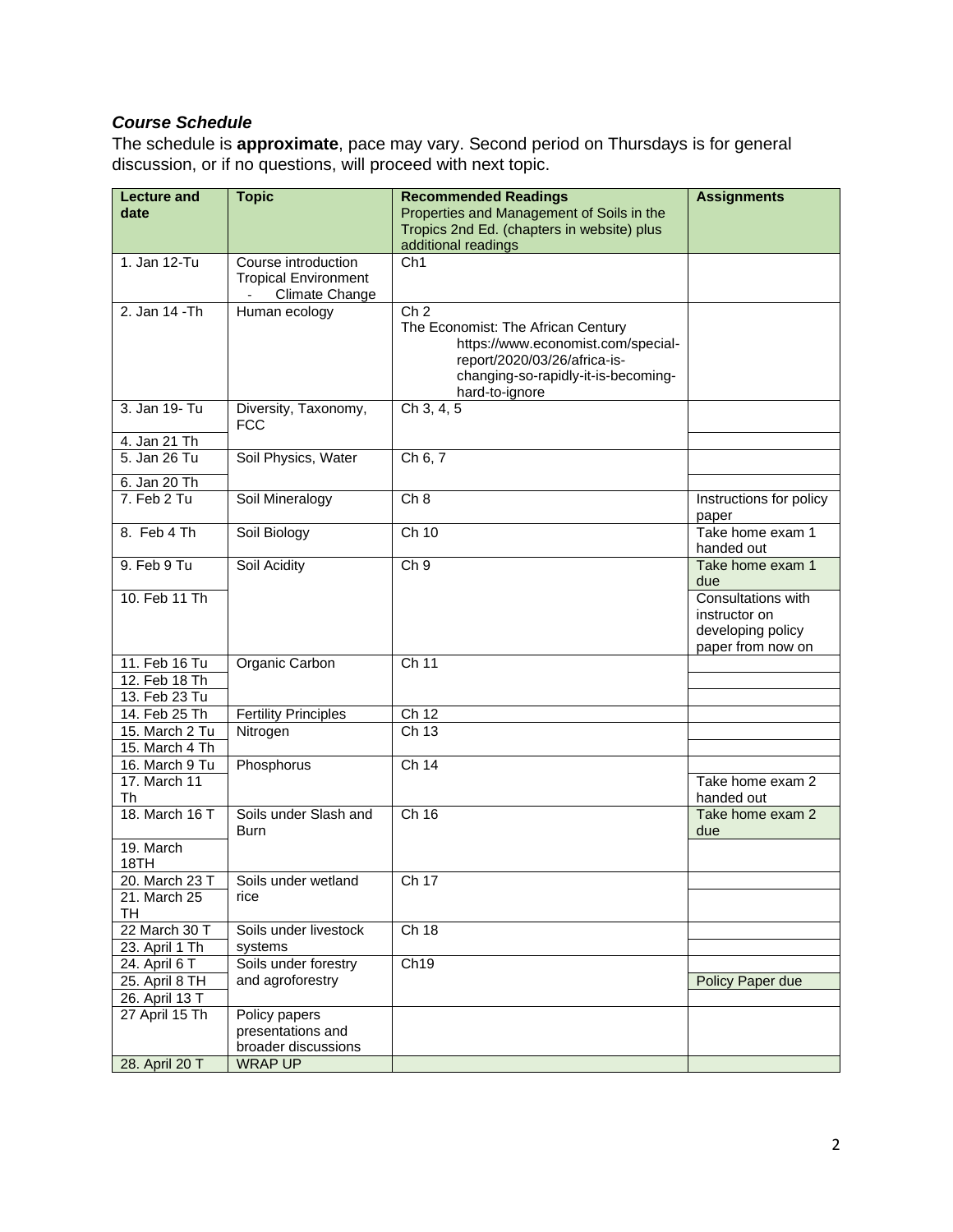# *Course Assessment and Grading*

Student learning is assessed based on 2 take home exams (open book, closed mouth), a short paper organized as a Science Policy Forum article (< 1500 words, with abstract text, references and 2 tables or figures), plus class participation.

| <b>Percent</b> | Grade          | <b>Assignment</b>                   | Percentage of<br><b>Final Grade</b> | <b>Given</b> | <b>Due</b> |
|----------------|----------------|-------------------------------------|-------------------------------------|--------------|------------|
| 95-100<br>$A+$ |                | Take home                           | 20                                  | Feb 4        | Feb 9      |
|                |                | exam 1                              | 20                                  | March 11     | March 16   |
|                |                | Take home<br>exam 2<br>Policy paper | 40                                  | ۰            | April 8    |
| 90-94          | $\overline{A}$ | <b>Class</b><br>participation       | 20                                  |              |            |
| 86-89          | $B+$           |                                     |                                     |              |            |
| 83-85          | Β              |                                     |                                     |              |            |
| 80-82          | B-             | Total                               | 100%                                |              |            |
| 77-79          | $C+$           |                                     |                                     |              |            |

*Assignments turned in late results in a loss of 5 points per day of the maximum points unless late turn-in is caused by excused absences.*

For information on current UF policies for assigning grade points, see **[https://catalog.ufl.edu/ugrad/ /regulations/info/grades.aspx](https://catalog.ufl.edu/ugrad/%20/regulations/info/grades.aspx)**

### **Attendance and Make-Up Work**

74-76 C 70-73 C-60-69 D <59 E

### **Virtual attendance for the 28 class periods is mandatory unless excused according to university policy**

Requirements for class attendance and make-up exams, assignments and other work are consistent with university policies that can be found at: **<https://catalog.ufl.edu/ugrad/current/regulations/info/attendance.aspx>**.

### *Students Requiring Accommodations*

Students with disabilities requesting accommodations should first register with the Disability Resource Center (352-392-8565, https://www.dso.ufl.edu/drc) by providing appropriate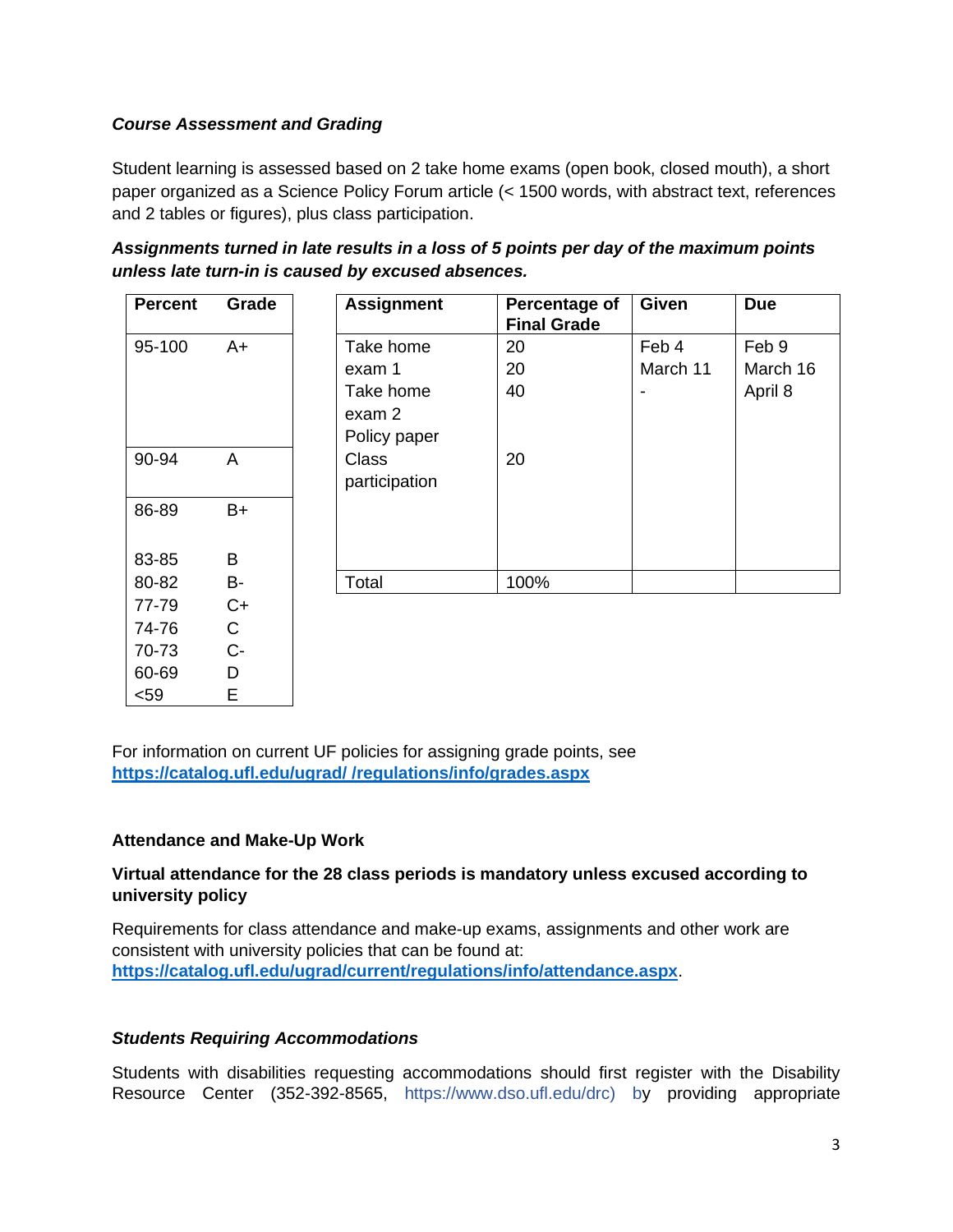documentation. Once registered, students will receive an accommodation letter which must be presented to the instructor when requesting accommodation. Students with disabilities should follow this procedure as early as possible in the semester.

### *Course Evaluation*

Students are expected to provide feedback on the quality of instruction in this course by completing online evaluations at [https://evaluations.ufl.edu/evals.](https://evaluations.ufl.edu/evals) Evaluations are typically open during the last two or three weeks of the semester, but students will be given specific times when they are open. Summary results of these assessments are available to students at [https://evaluations.ufl.edu/results/.](https://evaluations.ufl.edu/results/)

### *University Honesty Policy*

UF students are bound by The Honor Pledge which states, "We, the members of the University of Florida community, pledge to hold ourselves and our peers to the highest standards of honor and integrity by abiding by the Honor Code. On all work submitted for credit by students at the University of Florida, the following pledge is either required or implied: "On my honor, I have neither given nor received unauthorized aid in doing this assignment." The Honor Code (https://www.dso.ufl.edu/sccr/process/student-conduct-honor-code/) specifies a number of behaviors that are in violation of this code and the possible sanctions. Furthermore, you are obligated to report any condition that facilitates academic misconduct to appropriate personnel. If you have any questions or concerns, please consult with the instructor or TAs in this class.

#### *Software Use*

All faculty, staff, and students at the University are required and expected to obey the laws and legal agreements governing software use. Failure to do so can lead to monetary damages and/or criminal penalties for the individual violator. Because such violations are also against University policies and rules, disciplinary action will be taken as appropriate. We, the members of the University of Florida community, pledge to uphold ourselves and our peers to the highest standards of honesty and integrity.

#### *Student Privacy*

There are federal laws protecting your privacy with regards to grades earned in courses and on individual assignments. For more information, please see: <http://registrar.ufl.edu/catalog0910/policies/regulationferpa.html>

#### *Campus Resources:*

#### *Health and Wellness*

### **U Matter, We Care:**

If you or a friend is in distress, please contact umatter@ufl.edu or 352 392-1575 so that a team member can reach out to the student.

**Counseling and Wellness Center:** [http://www.counseling.ufl.edu/cwc,](http://www.counseling.ufl.edu/cwc) and 392-1575; and the University Police Department: 392-1111 or 9-1-1 for emergencies.